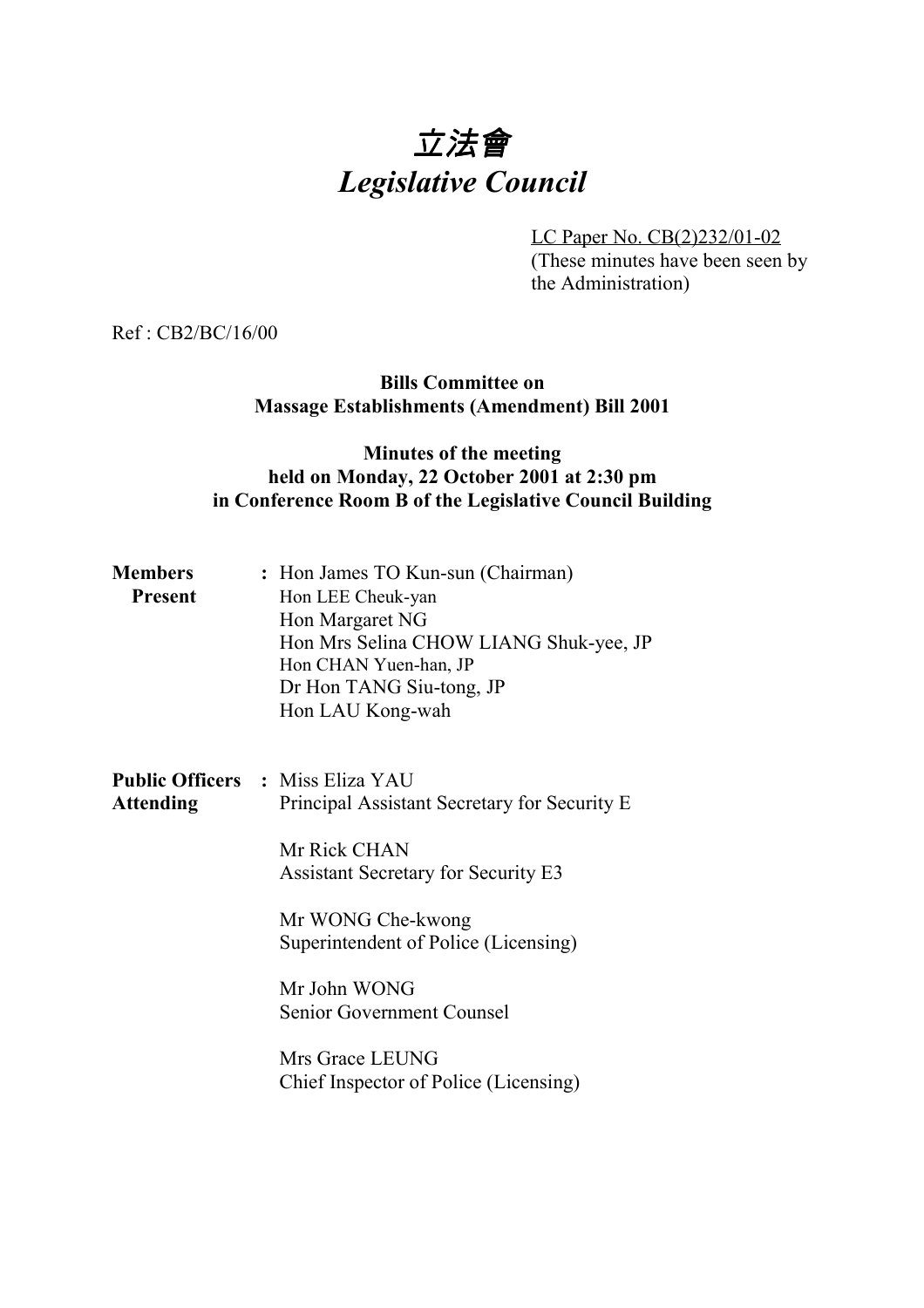| Clerk in          | : Mrs Sharon TONG                                 |
|-------------------|---------------------------------------------------|
| <b>Attendance</b> | Chief Assistant Secretary (2) 1                   |
| <b>Staff</b> in   | : Miss Connie FUNG                                |
| <b>Attendance</b> | Assistant Legal Adviser 3                         |
|                   | Miss Betty MA<br>Senior Assistant Secretary (2) 1 |

## **I. Meeting with the Administration**

The Bills Committee deliberated (Index of proceedings attached at Annex A)

2. Members considered the draft Committee Stage amendments (CSAs) proposed by the Administration acceptable.

3. Members agreed that the Bills Committee would report to the House Committee at its meeting on 2 November 2001, recommending that subject to the CSAs to be moved by the Administration, the Second Reading debate on the Bill be resumed at the Council meeting on 14 November 2001. Members noted that the deadline for giving notice to move CSAs was 5 November 2001.

4. There being no other business, the meeting ended at 2:55 pm.

Legislative Council Secretariat 26 October 2001